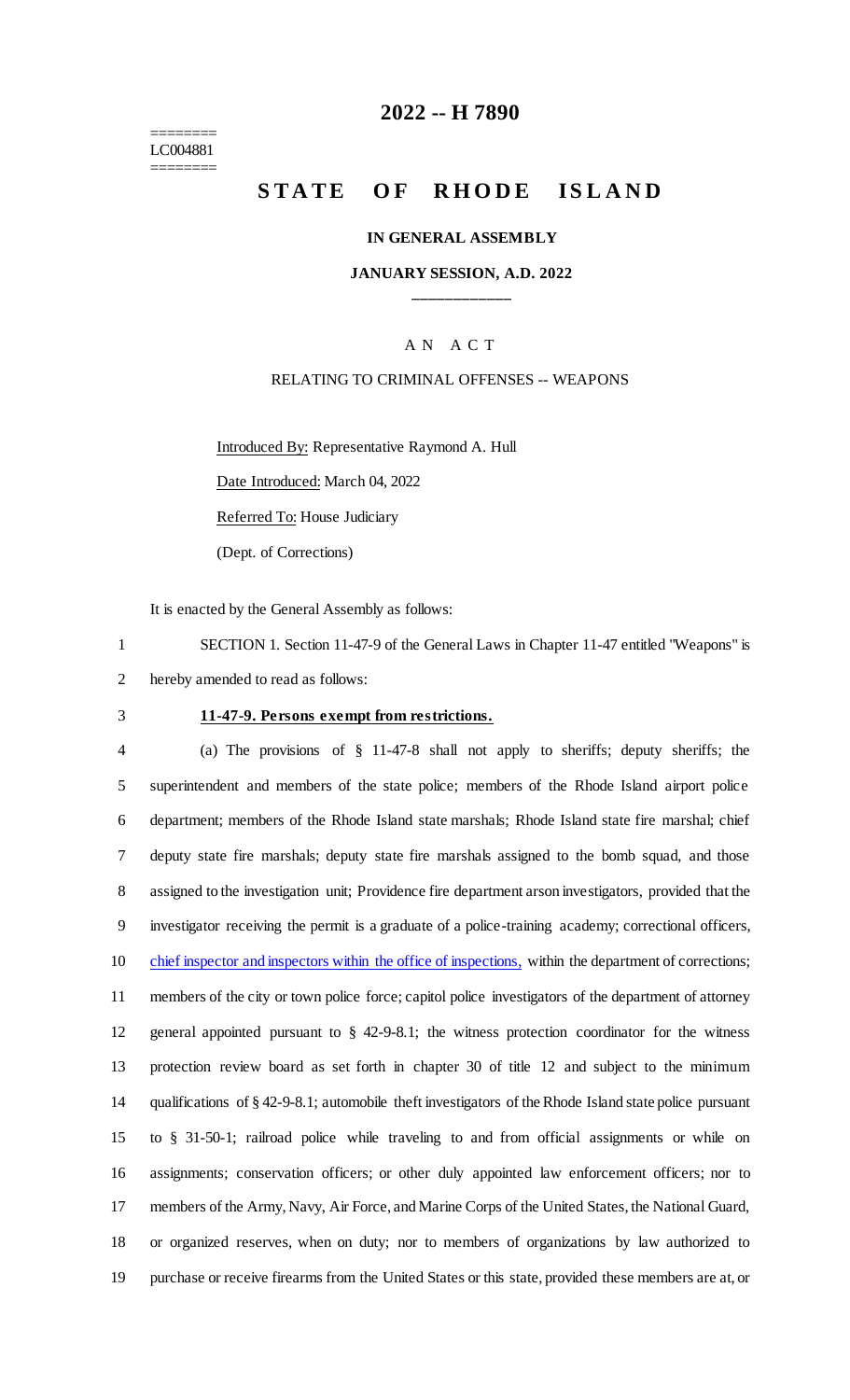going to or from, their places of assembly or target practice; nor to officers or employees of the United States authorized by law to carry a concealed firearm; nor to any civilian guard or criminal investigator carrying sidearms or a concealed firearm in the performance of his or her official duties under the authority of the commanding officer of the military establishment in the state of Rhode Island where he or she is employed by the United States; nor to any civilian guard carrying sidearms or a concealed firearm in the performance of his or her official duties under the authority of the adjutant general where he or she is employed guarding a national guard facility, provided, that the commanding officer of the military establishment shall have on file with the attorney general of this state a list of the names and addresses of all civilian guards and criminal investigators so authorized; nor to duly authorized military organizations when on duty; nor to members when at, or going to or from, their customary places of assembly; nor to any individual employed in the capacity of warden, associate warden, major, captain, lieutenant, sergeant, correctional officer or investigator at any project owned or operated by a municipal detention facility corporation, including the Donald W. Wyatt Detention Facility; nor to the regular and/or ordinary transportation of pistols or revolvers as merchandise; nor to any person while transporting a pistol, or revolvers, unloaded from the place of purchase to their residence; or place of business, from their residence to their place of business or from their place of business to their residence, or to a federal firearms licensee for the purpose of sale, to or from a bona fide gunsmith, or firearms repair facility, to any police station or other location designated as a site of a bona fide "gun buy-back" program, but only if said pistol or revolver is unloaded and any ammunition for said pistol or revolver is not readily or directly accessible from the passenger compartment of such vehicle while transporting same and further provided, that in the case of a vehicle without a compartment separate from the passenger compartment, the firearm or the ammunition shall be stored in a locked container.

 (b) Persons exempted by the provisions of this section from the provisions of § 11-47-8 shall have the right to carry concealed firearms everywhere within this state; provided, that this shall not be construed as giving the right to carry concealed firearms to a person transporting firearms as merchandise or as household or business goods.

 SECTION 2. Section 12-7-21 of the General Laws in Chapter 12-7 entitled "Arrest" is hereby amended to read as follows:

**12-7-21. "Peace officer" defined.**

 "Peace officer," as used within this chapter, means the following individuals or members of:

(1) Rhode Island state police;

(2) Any member of a municipal or local police department;

LC004881 - Page 2 of 5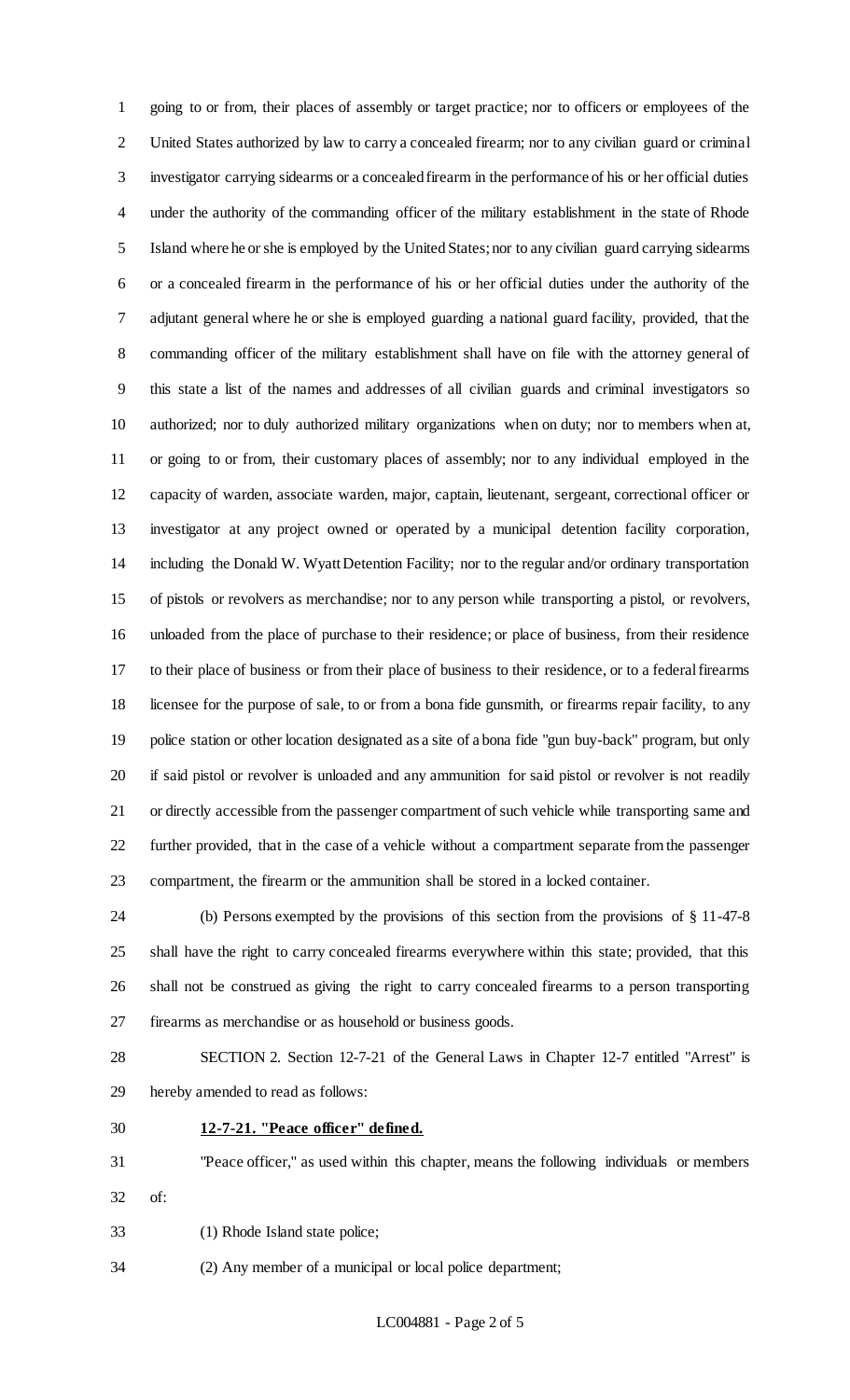| $\mathbf{1}$   | (3) Rhode Island airport corporation police;                                                           |
|----------------|--------------------------------------------------------------------------------------------------------|
| $\overline{2}$ | (4) Rhode Island park police;                                                                          |
| 3              | (5) Rhode Island capitol police;                                                                       |
| 4              | (6) Rhode Island conservation officers;                                                                |
| 5              | (7) Rhode Island department of environmental management officers;                                      |
| 6              | (8) Rhode Island fire marshals;                                                                        |
| 7              | (9) Brown University police officers;                                                                  |
| 8              | (10) University of Rhode Island campus police officers;                                                |
| 9              | (11) Rhode Island College campus security;                                                             |
| 10             | (12) Campus security at the Community College of Rhode Island;                                         |
| 11             | (13) Rhode Island sheriff's department;                                                                |
| 12             | $(14)$ The investigators of the department of attorney general appointed pursuant to § 42-9-           |
| 13             | 8.1;                                                                                                   |
| 14             | (15) Any federal law enforcement officer;                                                              |
| 15             | (16) Correctional investigators, chief inspector and inspectors within the office of                   |
| 16             | inspections, and correctional officers of the Rhode Island department of corrections;                  |
| 17             | (17) The witness protection coordinator of the department of attorney general;                         |
| 18             | (18) The warden, associate wardens, majors, captains, lieutenants, sergeants, correctional             |
| 19             | officers and investigators employed by a project operated by a municipal detention facility            |
| 20             | corporation, including, but not limited to, the Donald W. Wyatt Detention Facility; provided, such     |
| 21             | parties listed in this subsection (18) herein shall be deemed to be peace officers while in            |
| 22             | performance of their duties for the municipal detention facility only, and shall not be deemed to be   |
| 23             | peace officers at any time when they are not in performance of said duties;                            |
| 24             | (19) Retired non-permanent sworn members of any municipal police department shall be                   |
| 25             | deemed to be peace officers only while in the performance of their duties for any municipal police     |
| 26             | department, and shall be permitted to carry their firearm while in the performance of their duties     |
| 27             | for the municipal police department, and shall be subject to in-service training requirements of title |
| 28             | 42, chapter 28;                                                                                        |
| 29             | (20) Auto theft investigators appointed pursuant to $\S$ 31-50-1;                                      |
| 30             | (21) Providence fire department arson investigators; provided, that the arson investigator             |
| 31             | is a graduate of a police-training academy; and                                                        |
| 32             | (22) Rhode Island School of Design police officers.                                                    |
|                |                                                                                                        |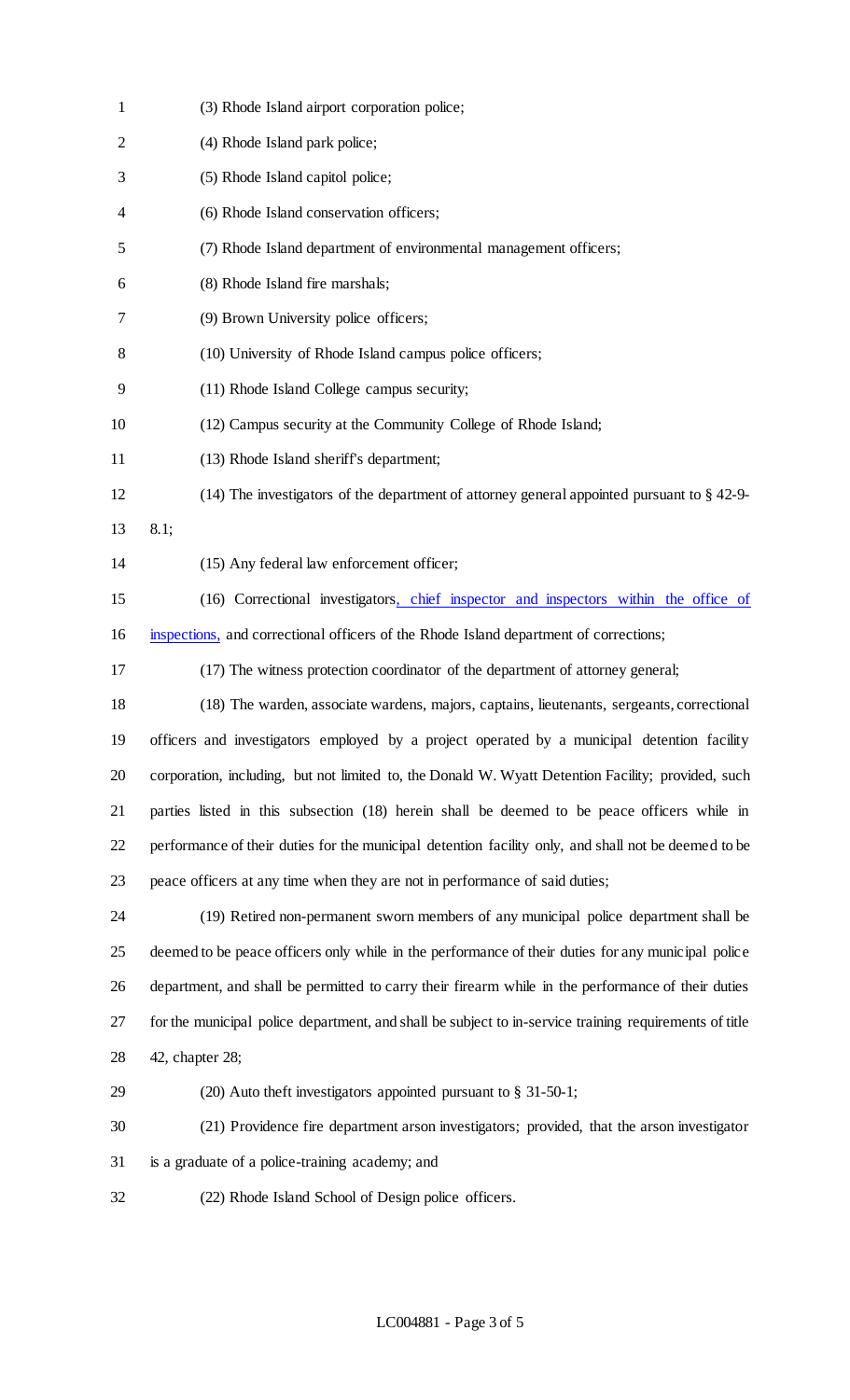1 SECTION 3. This act shall take effect upon passage.

#### ======== LC004881 ========